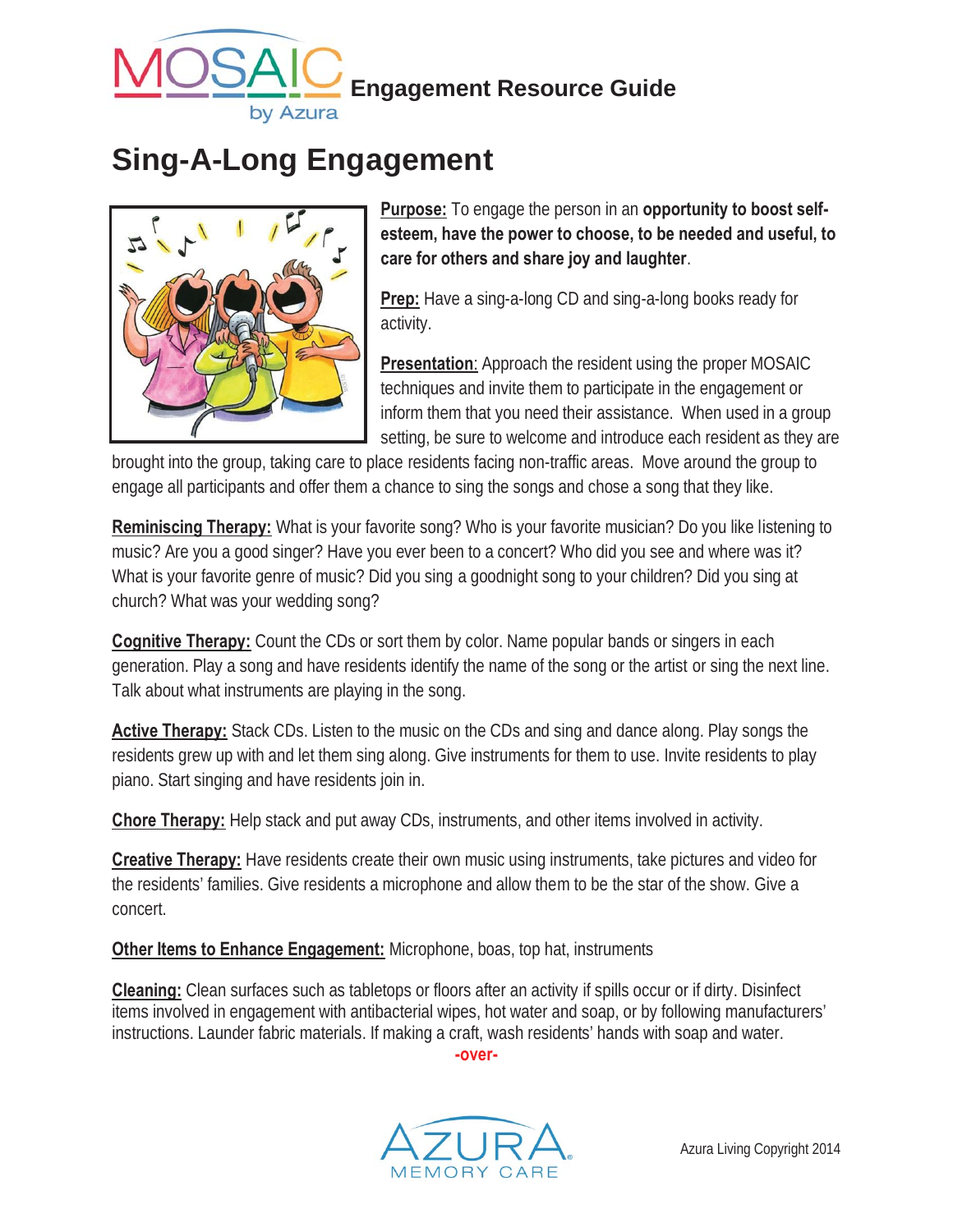

#### **Engagement Resource Guide**

#### **Go Tell it On the Mountain**

While shepherds kept their watching Over silent flocks by night, Behold throughout the heavens, There shone a holy light: Go, Tell It On The Mountain, Over the hills and everywhere; Go, Tell It On The Mountain That Jesus Christ is born.

### **Old Rugged Cross**

On a hill far away stood an old rugged cross, the emblem of suffering and shame; and I love that old cross where the dearest and best for a world of lost sinners was slain.

**Refrain:** 

So I'll cherish the old rugged cross, till my trophies at last I lay down; I will cling to the old rugged cross, and exchange it some day for a crown.

O that old rugged cross, so despised by the world,

has a wondrous attraction for me; for the dear Lamb of God left his glory above to bear it to dark Calvary. (Refrain)

In that old rugged cross, stained with blood so divine,

a wondrous beauty I see,

for 'twas on that old cross Jesus suffered and died,

to pardon and sanctify me. (Refrain)

#### **My Country Tis of Thee**

My country, 'tis of thee, Sweet land of liberty, Of thee I sing; Land where my fathers died, Land of the pilgrims' pride, From ev'ry mountainside Let freedom ring!

#### **National Anthem**

Oh, say! can you see by the dawn's early light What so proudly we hailed at the twilight's last gleaming;

Whose broad stripes and bright stars, through the perilous fight,

O'er the ramparts we watched were so gallantly streaming?

And the rocket's red glare, the bombs bursting in air,

Gave proof through the night that our flag was still there:

Oh, say! does that star-spangled banner yet wave

O'er the land of the free and the home of the brave?

## **Take Me Out to the Ballgame**

Take me out to the ball game, Take me out with the crowd; buy me some peanuts and Cracker Jack, I don't care if I never get back. Let me root, root, root for the home team, If they don't win, it's a shame. For it's one, two, three strikes, you're out, At the old ball game.

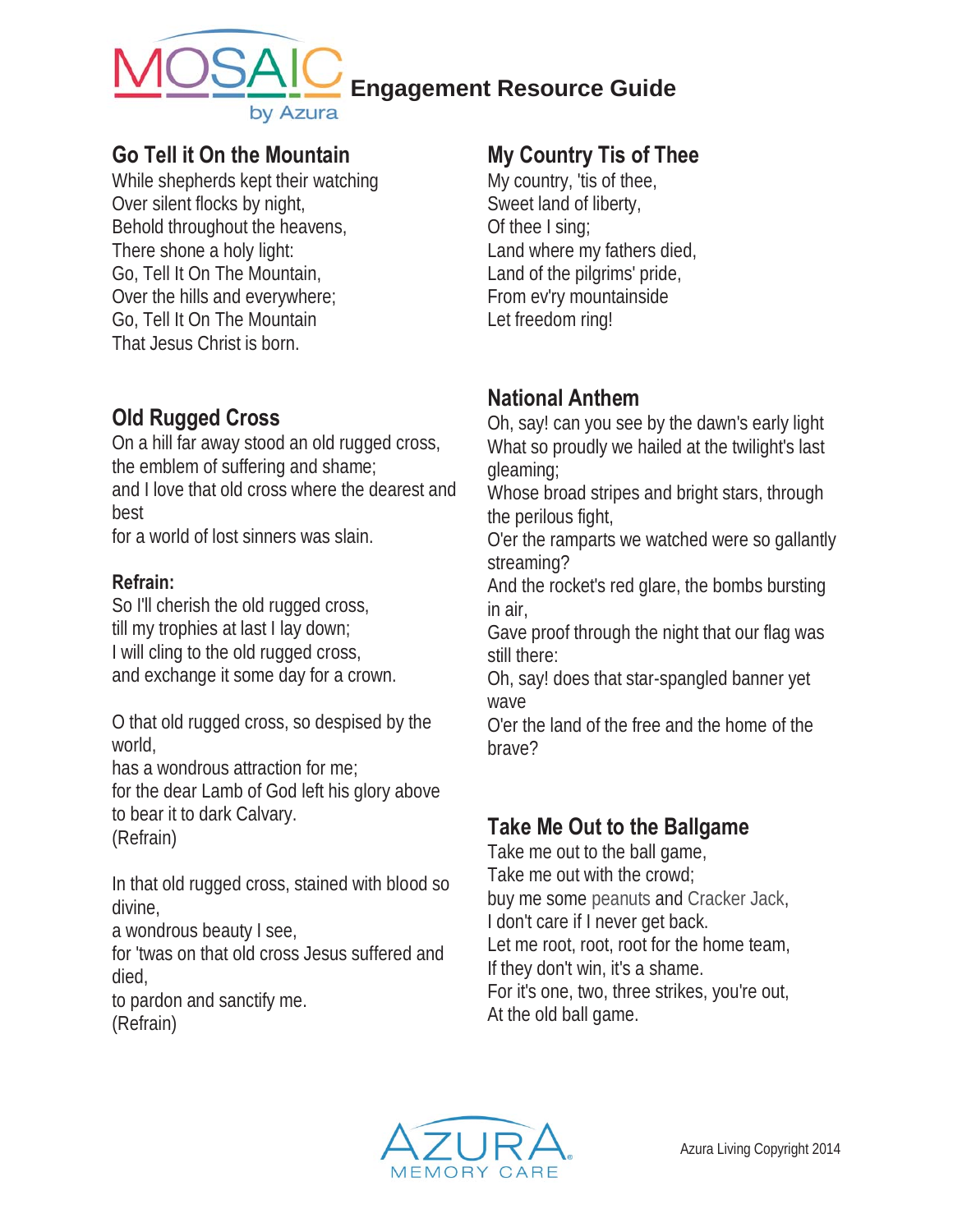

# **Sing-A-Long Starters - Holiday**

#### **Silent Night**

Silent night, holy night All is calm, all is bright Round yon Virgin Mother and Child Holy Infant so tender and mild Sleep in heavenly peace Sleep in heavenly peace

Silent night, holy night! Shepherds quake at the sight Glories stream from heaven afar Heavenly hosts sing Alleluia! Christ, the Savior is born Christ, the Savior is born

Silent night, holy night Son of God, love's pure light Radiant beams from Thy holy face With the dawn of redeeming grace Jesus, Lord, at Thy birth Jesus, Lord, at Thy birth

#### **Away in a Manger**

Away in a manger, No crib for a bed The little Lord Jesus Laid down His sweet head

The stars in the bright sky Looked down where He lay The little Lord Jesus Asleep on the hay

The cattle are lowing The Baby awakes But little Lord Jesus No crying He makes

I love Thee, Lord Jesus Look down from the sky And stay by my cradle 'Til morning is nigh

Be near me, Lord Jesus, I ask Thee to stay Close by me forever And love me I pray

Bless all the dear children In Thy tender care And take us to heaven To live with Thee there

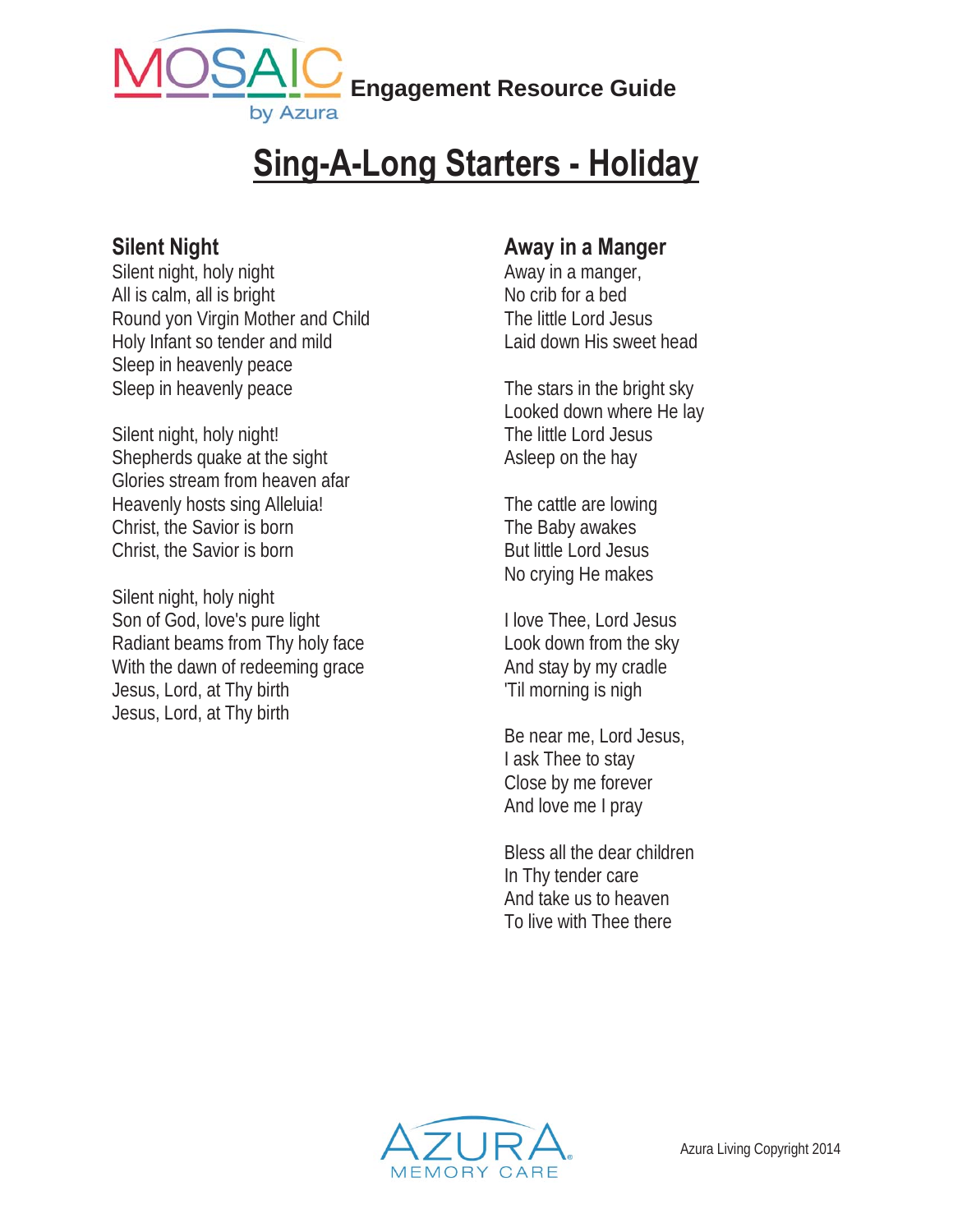

## **Musical Instrument Engagement**



**Purpose:** To engage the person in an **opportunity to boost self-esteem, have the power to choose, to be needed and useful, to care for others and share joy and laughter**.

**Prep:** Musical instruments such as drums, shakers, piano, etc. Instructions in the creativity section for making individualized instruments with residents.

**Presentation**: Approach the resident using the proper MOSAIC techniques and invite them to participate in the engagement or that you need their assistance. When used in a group setting, be sure to welcome and introduce each chef as they are brought into the group, taking care to place residents facing non-traffic areas.

Move around the group to engage all participants and offer them a chance to use the different instruments

**Reminiscing Therapy:** Who is your favorite musician? What is your favorite genre of music? What is your favorite instrument? Did you ever play an instrument? What was your wedding song? What kind of music did you play for your children? Did your children ever play in the orchestra or band? Is anyone in your family a good singer?

**Cognitive Therapy:** Name as many instruments as you can. Sort the instruments by size, color, or shape. Talk about the different noises different instruments make. Talk about the techniques involved in playing music such as reading music, rhythm, sound level, etc. Play a song and have residents identify the instruments involved.

**Active Therapy:** Listen to music and use the musical instruments to go along with the beat. Shake the musical instruments or use a drum to create songs. Use the musical instruments as a form of exercise. Create a bell choir or daily Azura marching band or jam session.

**Chore Therapy:** Put away musical instruments into appropriate containers, clean the instruments

**Creative Therapy:** Make jingle bracelets or necklaces by threading jingle bells onto a piece of ribbon and tying end. Use other ideas from Creative Therapy- Music Engagement General

**Other Items to Enhance Engagement:** Aprons, chef hats, cookbook, recipe cards and holder, aromatic spices, bread maker, etc…

**Cleaning:** Clean surfaces such as tabletops or floors after an activity if spills occur or if dirty. Disinfect items involved in engagement with antibacterial wipes, hot water and soap, or by following manufacturers' instructions. Launder fabric materials. If making a craft, wash residents' hands with soap and water.

**-over-**